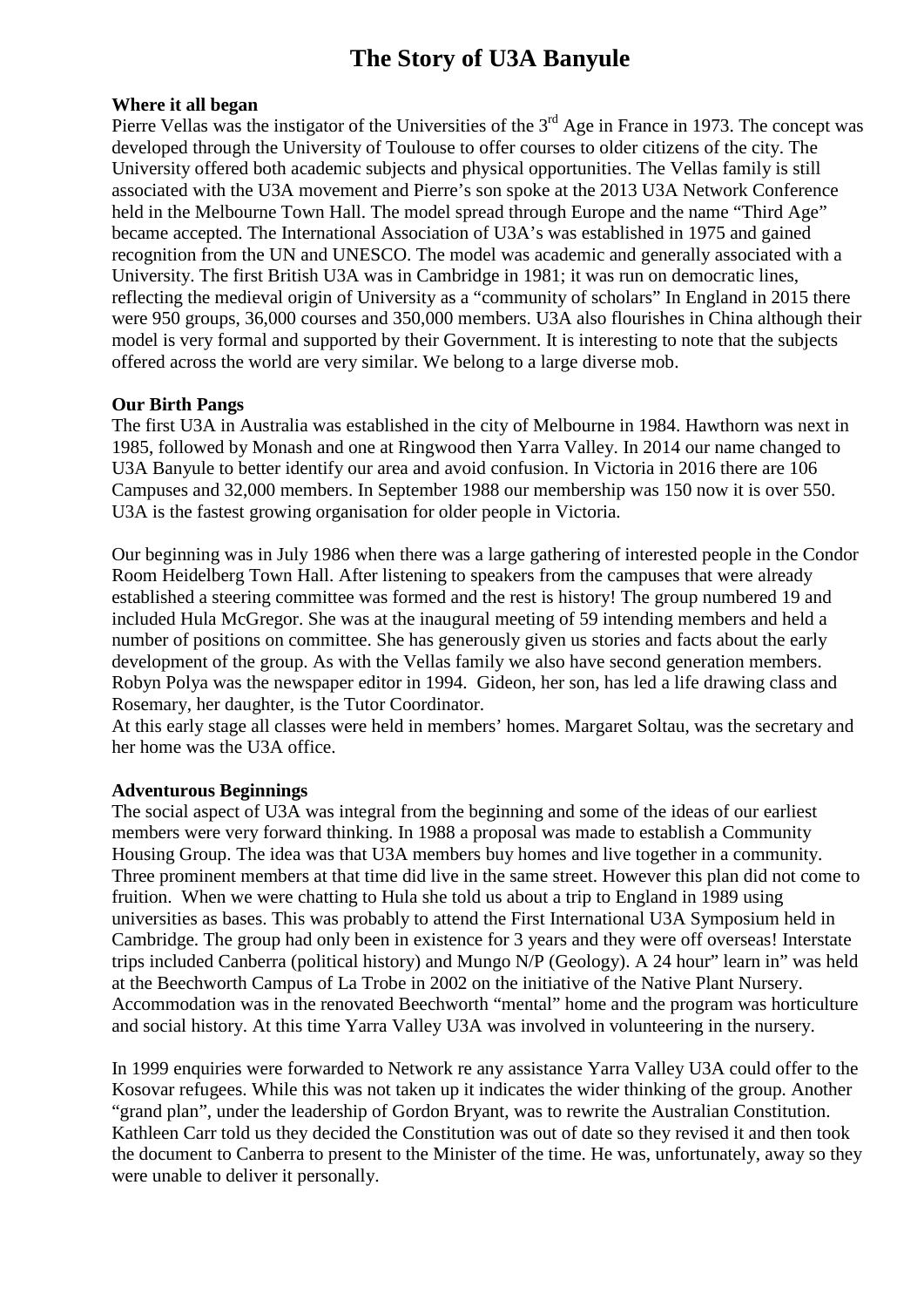# **Chin Wagging.**

Socialisation is over the good old cuppa. A yarn with a mug of tea or coffee and a biscuit is an important part of most classes. Preparing "refreshments" and washing the tea towels afterwards are one of the many ways members contribute to this organisation run entirely by volunteers. Much fun and laughter was had when we rolled and stamped up to 400 newsletters preparing them for posting. The size of our U3A allows this more intimate and friendly atmosphere. The majority of our newsletters are now received digitally, but, of course, we do send newsletters by post to anyone who requests them. Printing of the newsletters has, over the years, been done with the support of Banyule Council, Craig Langdon MLA, presently a councillor, Matthew Guy MP, Jenny Macklin MP. and Anthony Carbines MP.

# **In The Bosom of La Trobe University**

La Trobe University has supported Yarra Valley U3A from the beginning. In 1987 Thinking Philosophically was commenced at La Trobe University under the tutelage of Leslie Claydon. This class continues today as a Philosophy Study Group under the leadership of Janice Kelly.

Seminars were held at La Trobe's Glenn College, commencing in 1990. Subjects relevant then are still relevant today: Exporting Education, Global Warming and the Crisis in Health funding were three. Today we hold a yearly seminar, now known as The Annual Forum, in November in our premises with an attendance of about 100 people and the subjects reflect current concerns.

In 1997 we signed our first Memorandum of Understanding with La Trobe with Professor Michael Osborne to allow our members to audit some classes with library privileges. Colleen Isaacs wrote enthusiastically about us being welcomed into the "bosom of La Trobe University". Several MOUs have followed with the last one being signed in December 2015 for the next 3 years. Initially our side of the bargain was to assist with English Conversation with overseas students, and work in the La Trobe Plant nursery as previously mentioned. We do not do either today; English language classes have been formalised and we are no longer required.

For some years we manned a stall in Orientation week at La Trobe spruiking our wares to the parents of intending students. Today, our commitment to La Trobe is to present ourselves, being a population of older persons, as candidates for suitable social research projects or other interactions of mutual benefit. Our relationship with La Trobe continues to be strong. Many of our tutors are retired La Trobe lecturers who offer us a wealth of knowledge.

## **Out and About**

Our relationship with the community is increasing as we foster partnerships with the Yarra Plenty Libraries including Ivanhoe, Watsonia and Rosanna and the Confucius Institute located at the Bundoora campus of RMIT. Over the years we have given talks about U3A to various groups such as Probus and Solo Graduates from Melbourne University. They commented that our program sounded quite impressive. Our choir, Audacity, performs at Musical Gatherings held in the U3A hall and invites other musicians, including a band from Northcote High, to join them for an afternoon of music in the hall. I think the young ones were a bit stunned by so many Grandmas and Grandpas in one place! This year we were joined by Rosanna Golf Links Primary School Flute group and a string ensemble from Ivanhoe Girls School. Our choir stood out when they performed at Deakin Edge with other U3A choirs during Seniors week in 2015.

Our energetic knitting group run stalls and an annual luncheon, the monies being given to a women's refuge and other needy groups. But wait there is more! The group, with funding from Banyule City council, are setting up an instillation in Watsonia Library this year. They will also be involved with a "Pop Up" craft fair in the Library where they will assist people of all ages to learning to knit. The group has made "fiddle mitts" for people suffering with dementia and to assist children who have the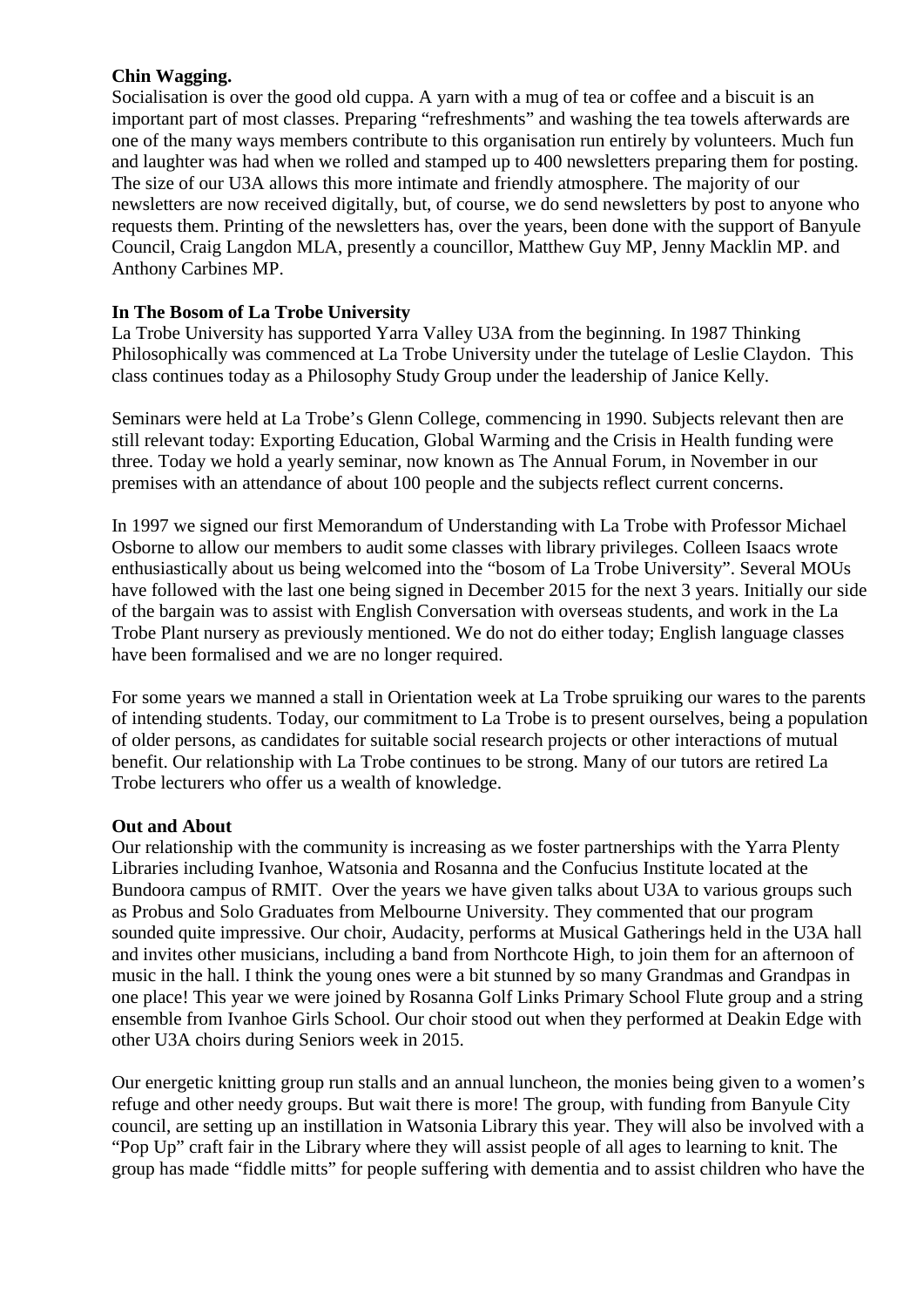fidgets. Their busy fingers made 50 beanies for Li'l Aussie Premie Foundation and NAIDOC. They have also taught knitting in Briar Hill Primary School.

# **A Place to Lay our Heads**

Accommodation has been a problem since inception, as it is with the majority of U3A's. In March 1987 we were allocated a room and office facilities at Heidelberg Technical School in Bell Street, the hours being from 1pm -3:30 daily. Classes were held in private homes or hired rooms. Peter Staples, member for Jaga Jaga, spoke to parliament about his pleasure in assisting Yarra Valley U3A to become established. Gordon Bryant MLA was also very influential in the establishment of our campus, as well as lecturing and as a serving committee member.

The search for rooms began again in 1988 and we were allocated an office in the old Baby Health Centre Room 208 Burgundy Street (then occupied by the Citizens Advice Bureau) by the Banyule Council. A move to the Greensborough Secondary College did not eventuate. A house warming party was held at the council offices at 44 Turnham Ave, in 1993 where we shared space with Do Care (an outreach of the Uniting Church). We had office space, access to a photo copier and a meeting room. Joyce Goffin was the president and says it was a very happy arrangement. It was during this time that Yarra Valley U3A was running two weekly radio programs: one on INA and one on Plenty Valley Radio. When we were asked to move to 48 Turnham Ave., in 1998 the committee felt it was too small so accepted a move to 208 Burgundy Street. This time we shared with another group but had an office and a small meeting room, with shared kitchen and toilets. We hired rooms from local churches, the Rosanna Fire Station, Eltham Living and Learning among others and used free spaces offered by Banyule Council, offices made available by MPs and private homes.

In December 2009, under the guidance of Brian Fitt, and again, with the support of the Banyule Council we moved to our present home at 14 Ivanhoe Pde Ivanhoe. Under the council banner we will happily reside here until the new Community Learning Hub is built. While we need, due to the number of classes, to hire some space and use private homes, the main bulk of classes are now held in 14 Ivanhoe Pde. We make full use of the rooms from 9:30 -5.00pm Tuesday to Thursday and from 12noon - 4.00pm Monday and Friday.

## **The Battle**

This arrangement was not arrived at without the huge effort and work of many people, especially our President Janice Kelly. When the Banyule Council was considering the sale of 14 Ivanhoe Parade we were faced with another move and, as we all know, premises suitable for our purposes are not easy to find. So the battle was on! As principle user of the hall we had most to lose in the sale, but there was also concern about the future of the building because of its historical background. U3A members added about 300 names to the petition to retain the building. Politicians at all levels were approached. A number of U3A members stormed the barricades of the Council Chambers to be heard at Council meetings. However, the one on one discussions held with council members to really explain what we were on about swayed the day.

We acknowledge how fortunate we are to be in Banyule and have the support of the Banyule Council. Banyule is the only city in Australia to have been granted the status of an Age Friendly City by the World Health Organisation. Judy Ellsworth is our representative on the committee. In 2014 Banyule Council awarded us the coveted volunteer group award in recognition of the work our volunteers do for the community in providing meaningful learning opportunities for older people. In May this year our President Janice Kelly received an individual volunteer award from Banyule Council. Council appreciates us and we appreciate council.

## **Curriculum Extraordinaire**

Many classes are long standing. Music Appreciation is now 21 years old and still under the care of Noel Griffith. Donna Jaggs history classes began in 1994 and Donna completed a course last